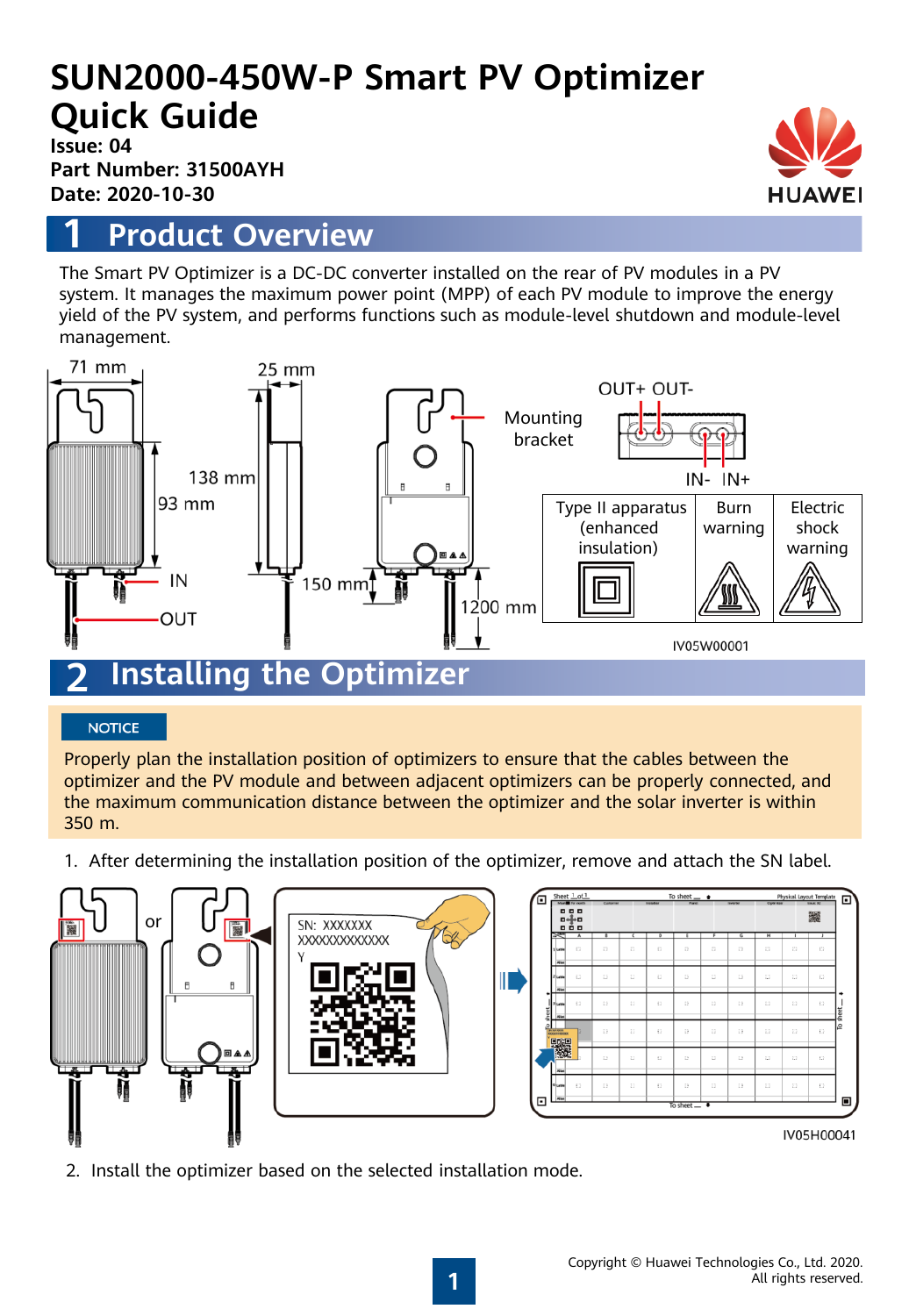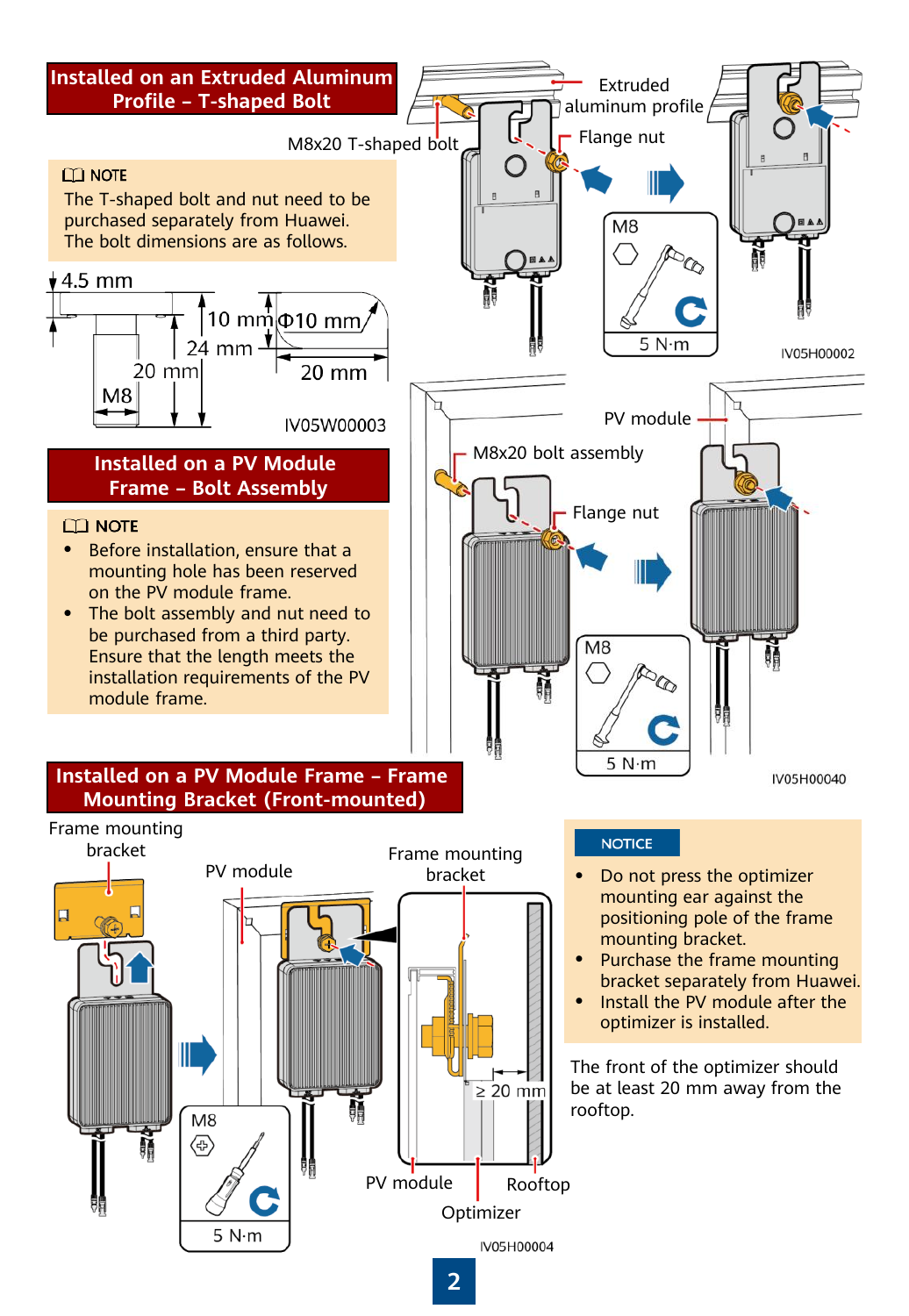### **Installed on a PV Module Frame – Frame MountingBracket (Rear-mounted)**



#### **NOTICE**

- Do not press the optimizer mounting ear against the positioning pole of the frame mounting bracket.
- Purchase the frame mounting bracket separately from Huawei.
- Install the PV module after the optimizer is installed.

The frame mounting bracket should be at least 20 mm away from the rooftop.

### **3 Installing the Optimizer Cables**

- 1. Connect the optimizer input power cables.
- 2. Connect the positive probe of the multimeter to the positive output terminal of the optimizer and the negative probe to the negative output terminal. Check the output voltage and resistance of a single optimizer.





- The voltage V1 is 0 V.
- The resistance R1 is 1 kΩ  $(\pm 10\%)$ .

If the probes are reversely connected, the measured resistance is less than the resistance measured when the probes are correctly connected, which might be less than 0.9 kΩ.

IV05I30008

| Resistance                           | <b>Cause</b>                                                                                                                                                      | <b>Suggestions</b>                                                                                                                                                                                                                                                                                                     |
|--------------------------------------|-------------------------------------------------------------------------------------------------------------------------------------------------------------------|------------------------------------------------------------------------------------------------------------------------------------------------------------------------------------------------------------------------------------------------------------------------------------------------------------------------|
| $0.9$ kΩ ≤ R1 ≤ 1.1 kΩ               | The optimizer is normal.                                                                                                                                          | N/A                                                                                                                                                                                                                                                                                                                    |
| $\mathsf{R1} < 0.9 \mathsf{k}\Omega$ | If the probes of the<br>multimeter are correctly<br>connected, the optimizer is<br>faulty.                                                                        | Replace the optimizer.                                                                                                                                                                                                                                                                                                 |
| 1.1 k $\Omega$ < R1                  | The sunlight is weak.<br>The optimizer input is not<br>connected.<br>The optimizer output is<br>connected to the PV<br>module output.<br>The optimizer is faulty. | 1. Measure the resistance when the sunlight<br>is sufficient.<br>2. Connect the optimizer input power cables.<br>3. Correct the optimizer cable connection.<br>Connect the optimizer input power cables<br>to the output cables of the PV module.<br>4. If the resistance is still abnormal, replace<br>the optimizer. |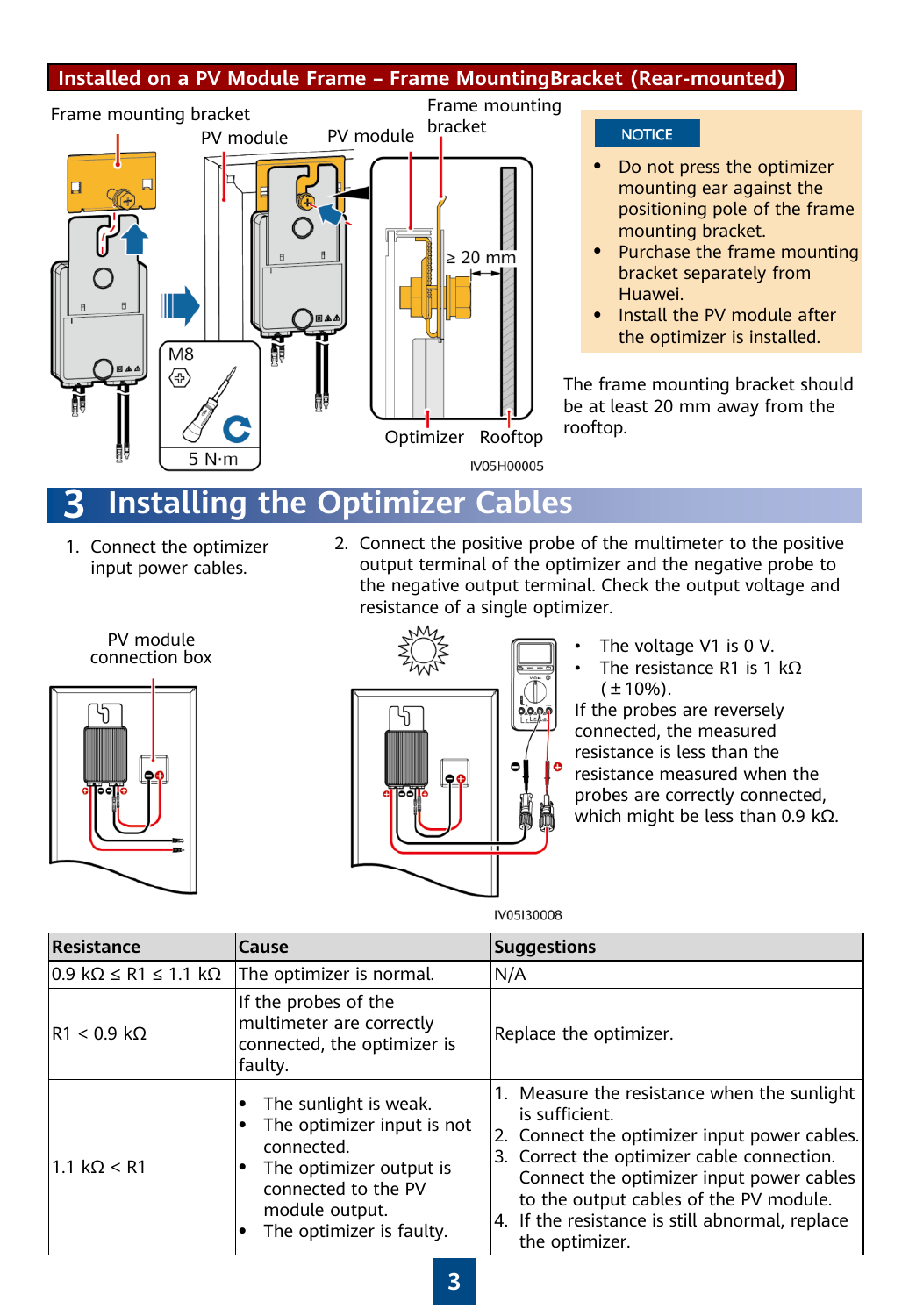#### $CD$  NOTE

The resistance measurement range of the multimeter affects the measured string output resistance. If the resistance measurement range of the multimeter is too large, the measured string output resistance may be greater than  $N \times 1.1$  kilohms.



3. Check that the optimizer input is properly connected, and connect the output power cables to the optimizer. Measure the PV string resistance when the sunlight is sufficient.

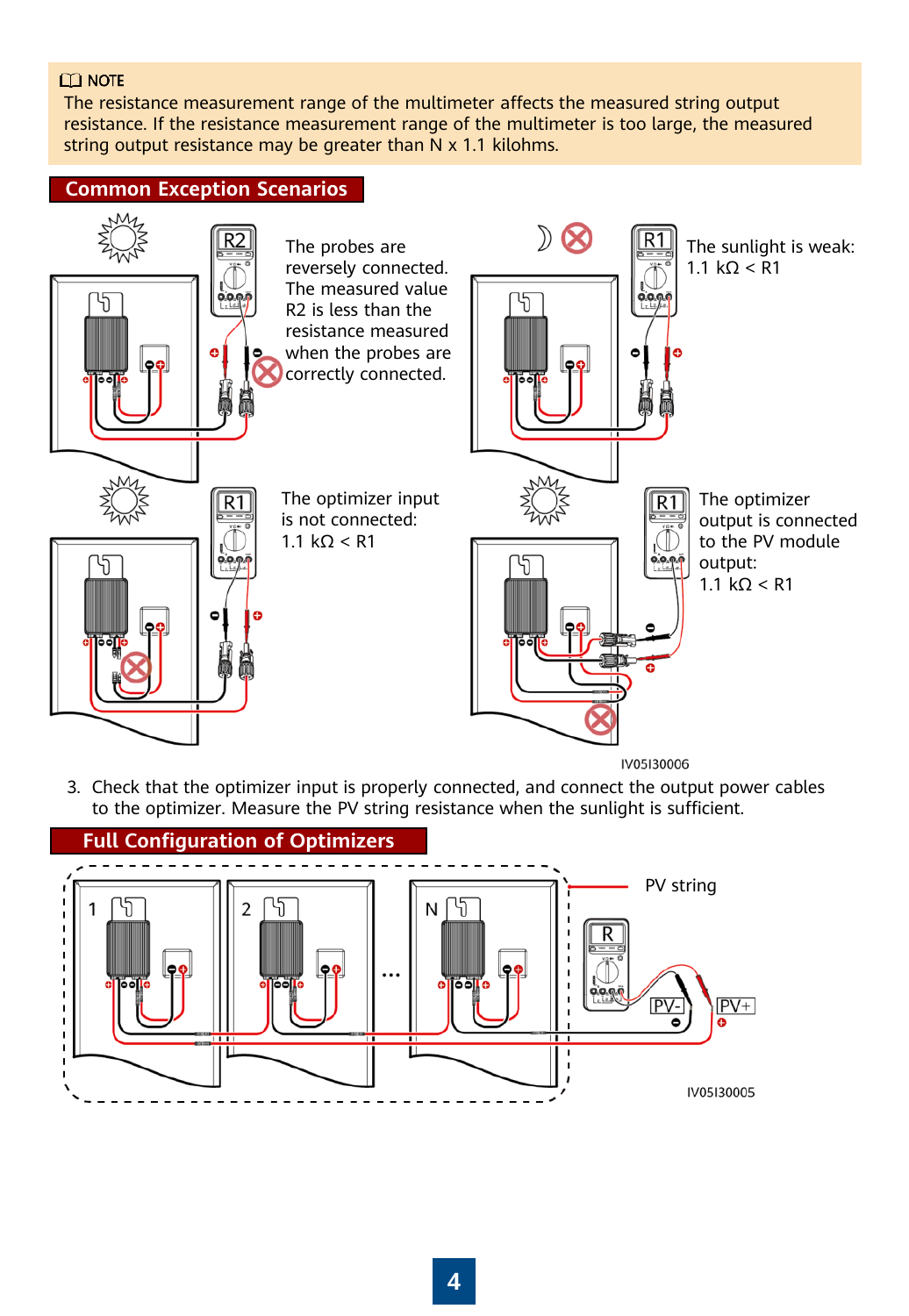

- a. If R is infinite, an open circuit occurs in the PV string or the cables are connected to different PV strings. Rectify the PV string open-circuit fault and correctly group the PV string cables.
- b. If R4 is less than R3, A is the positive cable of the PV string, and B is the negative cable of the PV string. If R3 is less than R4, B is the positive cable of the PV string, and A is the negative cable of the PV string. Attach correct cable labels.
- 4. Connect cables between the PV string and the solar inverter.



### **4 Power-On Commissioning**

You can add an optimizer on the **Quick settings** screen and set its physical layout on the **Physical layout design of PV modules** screen of the solar inverter app. For details, see the corresponding solar inverter quick quide or *FusionSolar App Quick Guide*. The solar inverter quick guide is delivered with the solar inverter. You can scan the OR code to obtain *FusionSolar* App Quick Guide.



#### **NOTICE**

If the system has change requirements, such as adding, deleting, and replacing an optimizer, adjusting the physical position of an optimizer, or adjusting the PV string connected to the solar inverter input, power off the inverter and wait for 5 minutes before performing the change operation to avoid human injuries. After the change is performed, the optimizer search process must be performed again and the physical layout diagram must be updated. Otherwise, the networking is incomplete, optimizer faults cannot be located, or the system fails.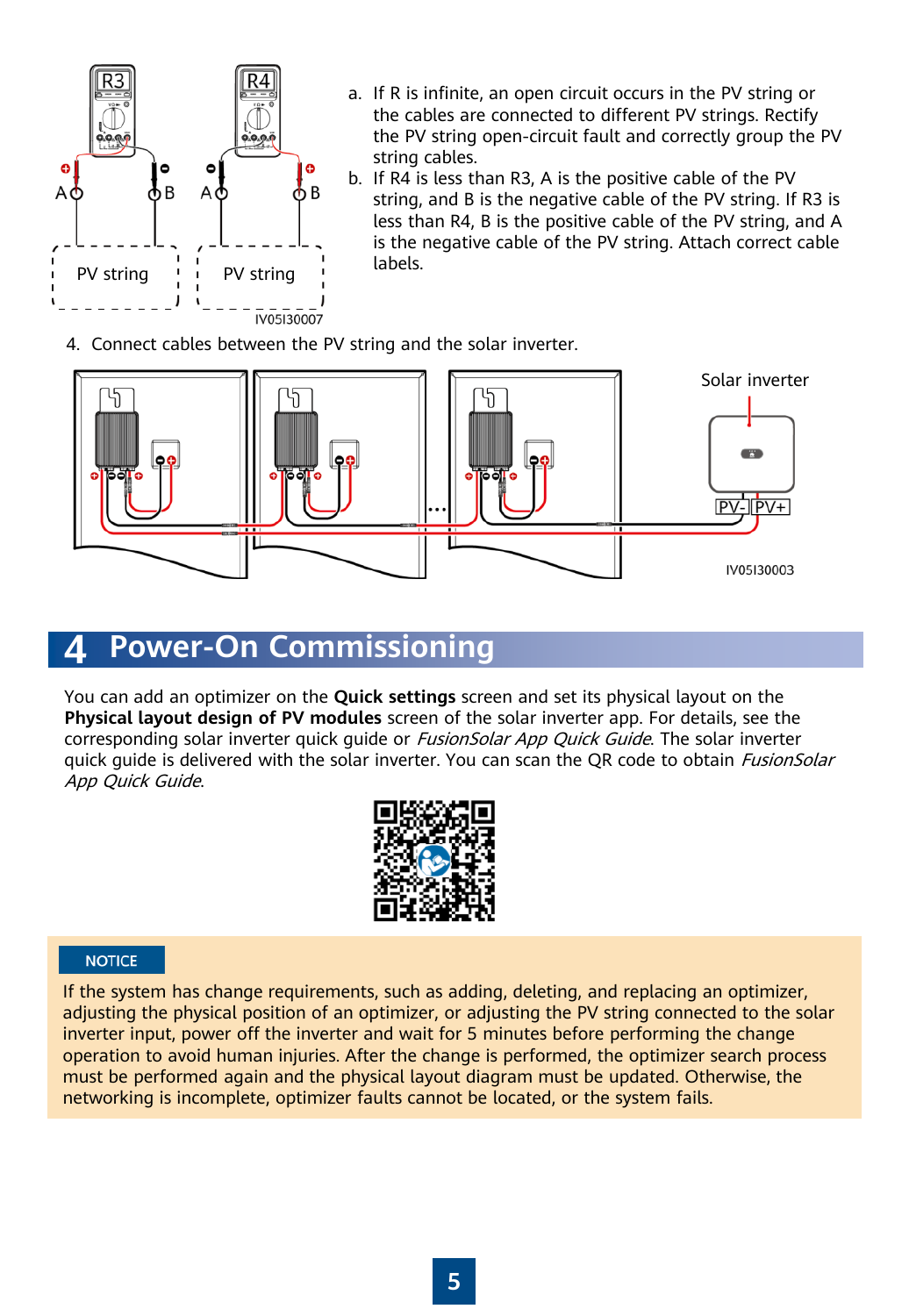# **5 Troubleshooting**

- 1. Open the FusionSolar app, log in to intl.fusionsolar.huawei.com using the installer account, choose **My** > **Device Commissioning**, and connect to the WLAN hotspot of the solar inverter.
- 2. Select **installer** and enter the login password. Click **Log In**. The device commissioning screen is displayed.
- 3. Choose **Device Monitoring**, select the PV string and check the optimizer status.

| <b>Status</b> | <b>Description</b>                                                                                                      |  |
|---------------|-------------------------------------------------------------------------------------------------------------------------|--|
| lGreen        | The optimizer is running properly.                                                                                      |  |
| Gray          | The optimizer is offline. Check that the SN<br>and location information are correct and<br>search for the device again. |  |
| Red           | The optimizer is faulty.                                                                                                |  |



| <b>Fault Alarm</b>         | Cause                                                              | <b>Suggestions</b>                                                                                                                                                                                                                                                                                                                                                                                                                                 |
|----------------------------|--------------------------------------------------------------------|----------------------------------------------------------------------------------------------------------------------------------------------------------------------------------------------------------------------------------------------------------------------------------------------------------------------------------------------------------------------------------------------------------------------------------------------------|
| Input<br>overvoltage       | occurred.                                                          | Optimizer input overvoltage Check whether the open-circuit voltage of the PV<br>module connected to the optimizer exceeds 80 V.                                                                                                                                                                                                                                                                                                                    |
| protection                 | Overtemperature The optimizer internal<br>temperature is too high. | 1. Check the ventilation and ambient temperature<br>at the optimizer installation position. If the<br>ventilation is poor or the ambient temperature<br>exceeds the upper threshold, improve the<br>ventilation and heat dissipation.<br>2. If the ventilation and ambient temperature are<br>normal, contact the installation contractor.                                                                                                         |
| Internal<br>hardware fault | $ $ An internal fault occurred in $ $<br>the optimizer.            | Contact the installation contractor.                                                                                                                                                                                                                                                                                                                                                                                                               |
| output backfeed            | Optimizer output backfeed<br>loccurred.                            | 1.<br>Check whether PV modules are severely blocked<br>when PV strings are connected in parallel.<br>If the fault persists, contact the installation<br>2.<br>contractor.                                                                                                                                                                                                                                                                          |
| <b>voltage</b>             | Abnormal output The optimizer output<br>voltage is abnormal.       | When the sunlight is normal, perform the<br>1.<br>optimizer search function again.<br>Check whether the optimizer output extension<br>12.<br>cable is correct (positive connector at one end<br>and negative connector at the other).<br>Check whether the PV string is correctly<br>3.<br>connected to the inverter or whether there is a<br>breakpoint in the PV string.<br>If the fault persists, contact the installation<br>4.<br>contractor. |
| Upgrade failed.            | The optimizer software<br>upgrade failed.                          | $\mathbf{1}$ .<br>When the sunlight is normal, perform the<br>optimizer upgrade again.<br>If the fault persists, contact the installation<br>2.<br>contractor.                                                                                                                                                                                                                                                                                     |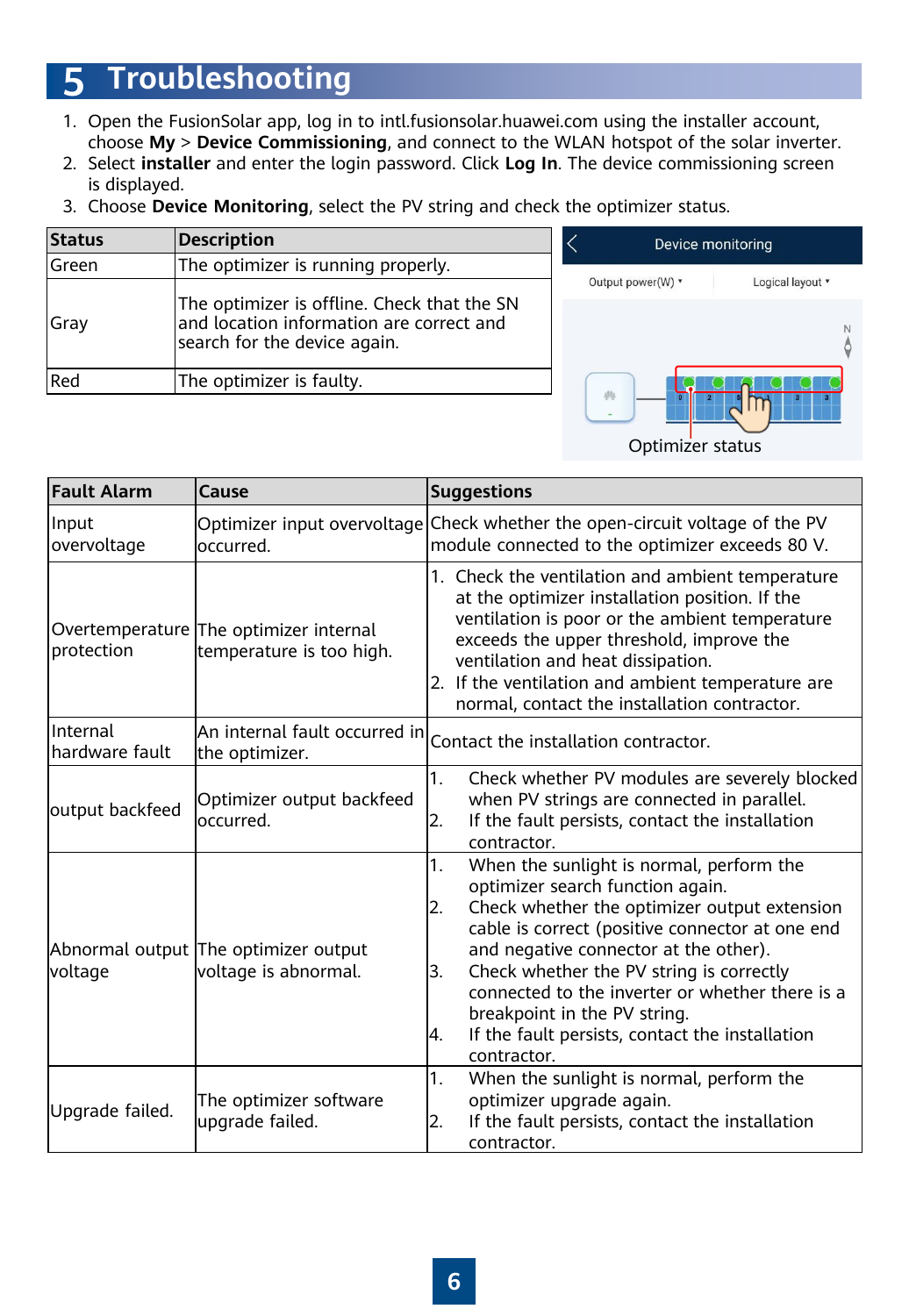# **6 Replacing an Optimizer**

- 1. Power off the solar inverter and remove the faulty optimizer.
- 3. Power on the solar inverter. On the Device Commissioning screen, choose **Maintenance > Add/Delete device**, and

tap **Auto search** to add the new optimizer.

| Add/Delete device                               |  |
|-------------------------------------------------|--|
| Power meter<br>$- - - - -$<br>٠                 |  |
| Battery                                         |  |
| Optimizer<br>Auto search<br>Searching completed |  |
| SN:<br>$\overline{a}$<br>Device name:           |  |
|                                                 |  |

- 2. Install a new optimizer and correctly connect its cables.
- 4. On the Device Commissioning screen, choose **Maintenance > Optimizer layout**, select the corresponding PV module, and bind the new optimizer. Click **Submit**.



# **7 FAQ**

### **7.1 Does the Optimizer Support Partial Configuration Scenarios?**

The optimizer supports partial configuration scenarios. It can communicate with the solar inverter to implement module-level management but does not support module-level shutdown.

# **8 Precautions**

#### A WARNING

- The optimizer uses Staubli MC4 DC connectors. Ensure that the DC connectors to be connected are of this model. If the DC connectors to be connected are not of the Staubli MC4 model, the connector compatibility report and third-party lab (TUV, VED, or Bureau Veritas) report from the DC connector manufacturer must be available. Using incompatible DC connectors may result in serious consequences. The resulting device damage is beyond the warranty scope.
- Full configuration scenario: For a single-phase solar inverter, the number of PV modules connected in series in a PV string cannot exceed 25 and the maximum power of a PV string cannot exceed 5 kW under any condition. For a three-phase solar inverter, the number of PV modules connected in series in a PV string cannot exceed 50 and the maximum power of a PV string cannot exceed 10 kW under any condition. Otherwise, the solar inverter may be damaged and even a fire may occur.
- Partial configuration scenario: The total open-circuit voltage of the PV modules in a PV string cannot exceed the maximum input voltage of the solar inverter under any condition.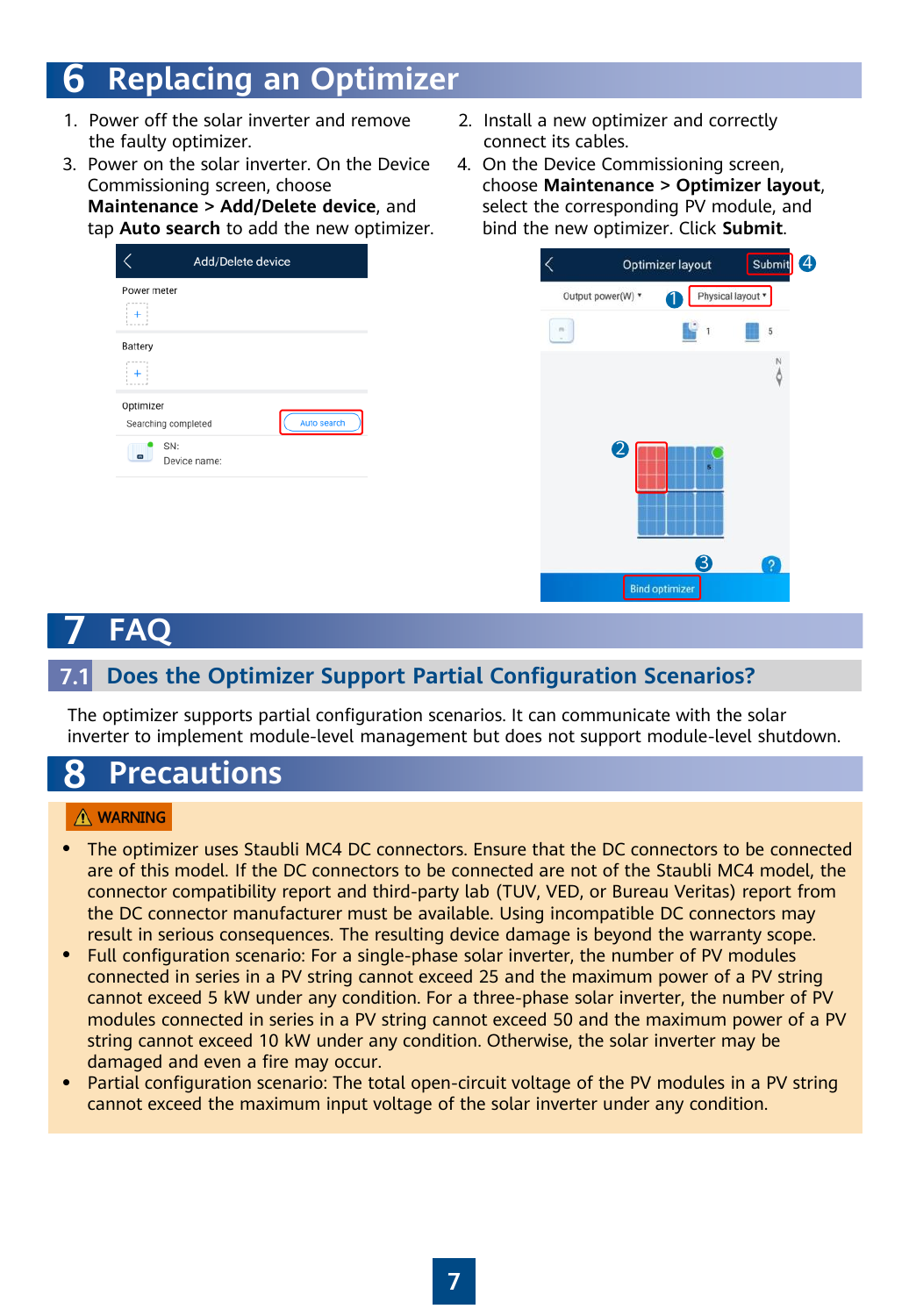#### **NOTICE**

• The information in this document is subject to change without notice. Every effort has been made in the preparation of this document to ensure accuracy of the contents, but all statements, information, and recommendations in this document do not constitute a warranty of any kind, express or implied. You can download this document by scanning the QR code.



- Only qualified and trained electrical technicians are allowed to operate the device. Operation personnel should understand the composition and working principles of the grid-tied PV power system and local regulations.
- Carefully read this document prior to installation to get familiar with product information and safety precautions. Huawei shall not be liable for any consequence caused by violation of the storage, installation, and operation regulations specified in this document and the solar inverter user manual.
- Use insulated tools when installing the device. For personal safety, wear proper personal protective equipment (PPE).
- If an optimizer does not connect to any other device, connect the OUT+ and OUT- ports of the optimizer respectively to the IN+ and IN– ports to protect the terminals from water.
- It is recommended that the positive and negative cables (PV+/PV–) between the optimizer and the solar inverter be placed side by side to avoid cable winding.
- The input end of the optimizer should be connected to the PV module connection box, and the output end to the adjacent optimizer or a solar inverter. Do not reversely connect the input and output cables. Otherwise, the optimizer may be damaged.
- The screenshots are for reference only. The actual screens prevail. Local physical layout using the solar inverter is used as an example. For details about the remote physical layout using the management system, see the FusionSolar App Quick Guide.